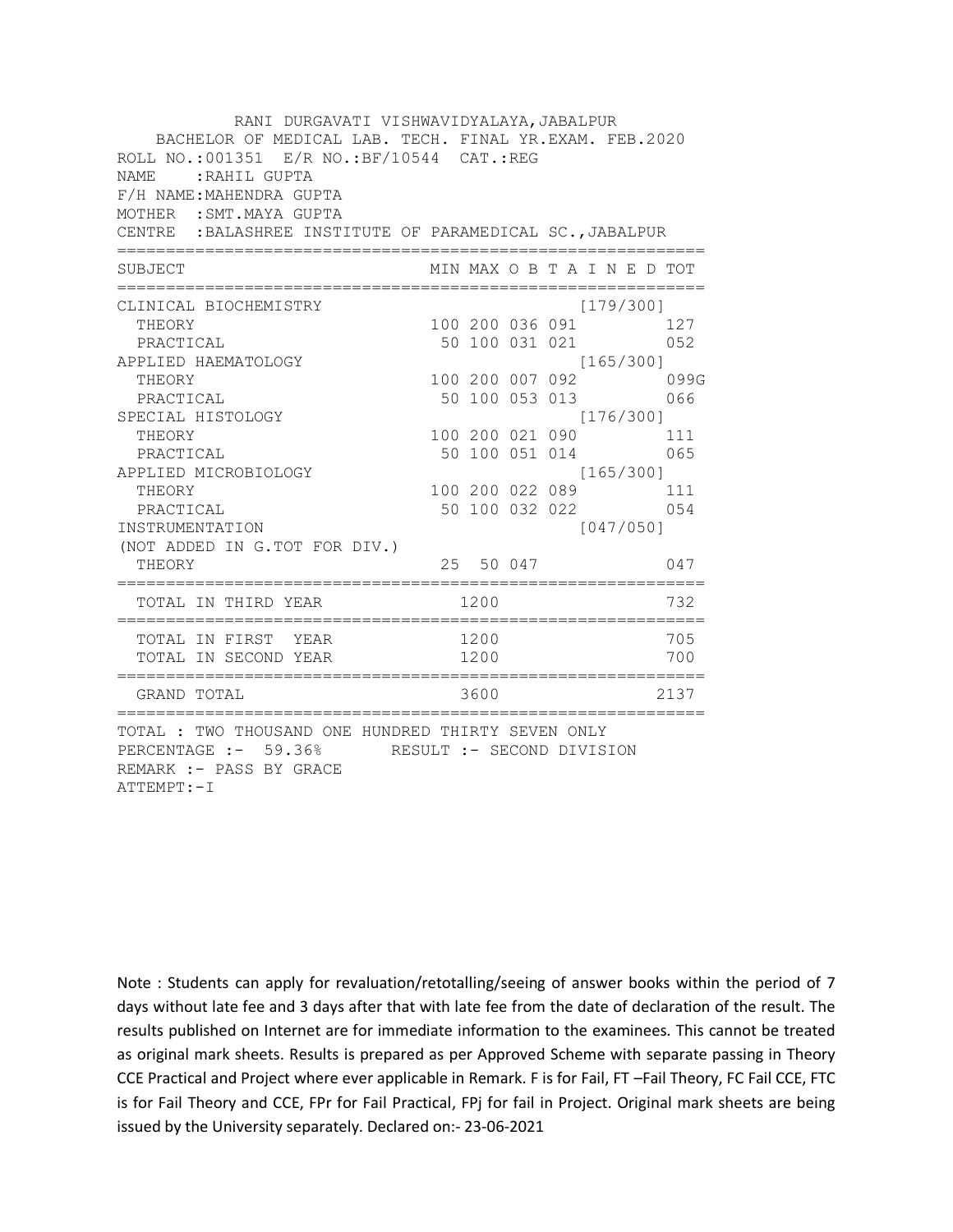| RANI DURGAVATI VISHWAVIDYALAYA, JABALPUR<br>BACHELOR OF MEDICAL LAB. TECH. FINAL YR.EXAM. FEB.2020<br>ROLL NO.:001352 E/R NO.: BF/29826 CAT.: REG<br>NAME.<br>:DEVKARAN SAHU<br>F/H NAME: RAJESH SAHU<br>MOTHER : SMT. SAVITRI SAHU<br>CENTRE : BALASHREE INSTITUTE OF PARAMEDICAL SC., JABALPUR |           |  |                             |      |
|--------------------------------------------------------------------------------------------------------------------------------------------------------------------------------------------------------------------------------------------------------------------------------------------------|-----------|--|-----------------------------|------|
| SUBJECT                                                                                                                                                                                                                                                                                          |           |  | MIN MAX O B T A I N E D TOT |      |
| CLINICAL BIOCHEMISTRY                                                                                                                                                                                                                                                                            |           |  | [195/300]                   |      |
| THEORY                                                                                                                                                                                                                                                                                           |           |  | 100 200 050 093 143         |      |
| PRACTICAL                                                                                                                                                                                                                                                                                        |           |  | 50 100 030 022 052          |      |
| APPLIED HAEMATOLOGY                                                                                                                                                                                                                                                                              |           |  | [192/300]                   |      |
| THEORY                                                                                                                                                                                                                                                                                           |           |  | 100 200 021 093 114         |      |
| PRACTICAL                                                                                                                                                                                                                                                                                        |           |  | 50 100 065 013 078          |      |
| SPECIAL HISTOLOGY                                                                                                                                                                                                                                                                                |           |  | [211/300]                   |      |
| THEORY<br>PRACTICAL                                                                                                                                                                                                                                                                              |           |  | 100 200 037 092 129         |      |
| APPLIED MICROBIOLOGY                                                                                                                                                                                                                                                                             |           |  | [193/300]                   |      |
| THEORY                                                                                                                                                                                                                                                                                           |           |  | 100 200 040 091 131         |      |
| PRACTICAL                                                                                                                                                                                                                                                                                        |           |  | 50 100 040 022 062          |      |
| INSTRUMENTATION                                                                                                                                                                                                                                                                                  |           |  | [048/050]                   |      |
| (NOT ADDED IN G.TOT FOR DIV.)                                                                                                                                                                                                                                                                    |           |  |                             |      |
| THEORY                                                                                                                                                                                                                                                                                           | 25 50 048 |  |                             | 048  |
| TOTAL IN THIRD YEAR 1200                                                                                                                                                                                                                                                                         |           |  | 839                         |      |
|                                                                                                                                                                                                                                                                                                  |           |  |                             | 649  |
| TOTAL IN FIRST YEAR 1200<br>TOTAL IN SECOND YEAR 1200                                                                                                                                                                                                                                            |           |  |                             | 792  |
| GRAND TOTAL                                                                                                                                                                                                                                                                                      | 3600      |  |                             | 2280 |
| TOTAL : TWO THOUSAND TWO HUNDRED EIGHTY ONLY<br>PERCENTAGE :- 63.33% RESULT :- SECOND DIVISION                                                                                                                                                                                                   |           |  |                             |      |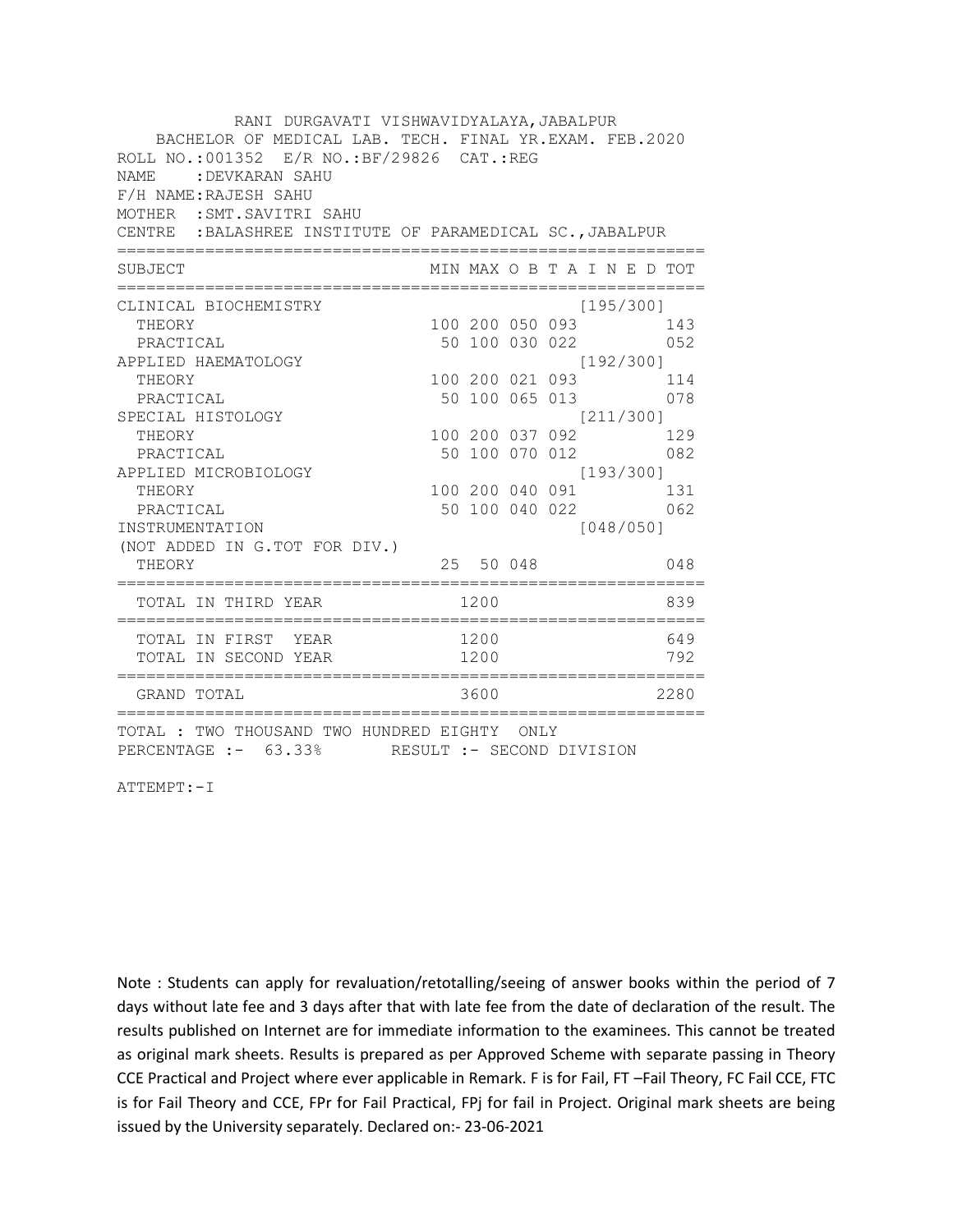| RANI DURGAVATI VISHWAVIDYALAYA, JABALPUR<br>BACHELOR OF MEDICAL LAB. TECH. FINAL YR.EXAM. FEB.2020<br>ROLL NO.:001353 E/R NO.: BG/24870 CAT.: REG<br>NAME.<br>:KU.MEENA DEVI<br>F/H NAME: RAM KUMAR PATEL<br>MOTHER : SMT. SHYAM VATI<br>CENTRE : BALASHREE INSTITUTE OF PARAMEDICAL SC., JABALPUR |      |           |  |           |                                           |  |
|----------------------------------------------------------------------------------------------------------------------------------------------------------------------------------------------------------------------------------------------------------------------------------------------------|------|-----------|--|-----------|-------------------------------------------|--|
| SUBJECT                                                                                                                                                                                                                                                                                            |      |           |  |           | MIN MAX O B T A I N E D TOT               |  |
|                                                                                                                                                                                                                                                                                                    |      |           |  |           |                                           |  |
| CLINICAL BIOCHEMISTRY                                                                                                                                                                                                                                                                              |      |           |  | [193/300] |                                           |  |
| THEORY<br>PRACTICAL                                                                                                                                                                                                                                                                                |      |           |  |           | 100 200 051 091 142<br>50 100 031 020 051 |  |
| APPLIED HAEMATOLOGY                                                                                                                                                                                                                                                                                |      |           |  | [187/300] |                                           |  |
| THEORY                                                                                                                                                                                                                                                                                             |      |           |  |           | 100 200 016 092 108                       |  |
| PRACTICAL                                                                                                                                                                                                                                                                                          |      |           |  |           | 50 100 065 014 079                        |  |
| SPECIAL HISTOLOGY                                                                                                                                                                                                                                                                                  |      |           |  | [183/300] |                                           |  |
| THEORY                                                                                                                                                                                                                                                                                             |      |           |  |           | 100 200 016 090 106                       |  |
| PRACTICAL                                                                                                                                                                                                                                                                                          |      |           |  |           | 50 100 063 014 077                        |  |
| APPLIED MICROBIOLOGY                                                                                                                                                                                                                                                                               |      |           |  | [179/300] |                                           |  |
| THEORY                                                                                                                                                                                                                                                                                             |      |           |  |           | 100 200 040 089 129                       |  |
| PRACTICAL                                                                                                                                                                                                                                                                                          |      |           |  |           | 50 100 030 020 050                        |  |
| INSTRUMENTATION                                                                                                                                                                                                                                                                                    |      |           |  | [047/050] |                                           |  |
| (NOT ADDED IN G.TOT FOR DIV.)                                                                                                                                                                                                                                                                      |      |           |  |           |                                           |  |
| THEORY                                                                                                                                                                                                                                                                                             |      | 25 50 047 |  |           | 047                                       |  |
| TOTAL IN THIRD YEAR                                                                                                                                                                                                                                                                                | 1200 |           |  |           | 789                                       |  |
|                                                                                                                                                                                                                                                                                                    |      |           |  |           | 665                                       |  |
| TOTAL IN FIRST YEAR 1200<br>TOTAL IN SECOND YEAR 1200                                                                                                                                                                                                                                              |      |           |  |           | 787                                       |  |
| GRAND TOTAL                                                                                                                                                                                                                                                                                        |      | 3600      |  |           | 2241                                      |  |
| TOTAL : TWO THOUSAND TWO HUNDRED FORTY ONE ONLY<br>PERCENTAGE :- 62.25% RESULT :- SECOND DIVISION                                                                                                                                                                                                  |      |           |  |           |                                           |  |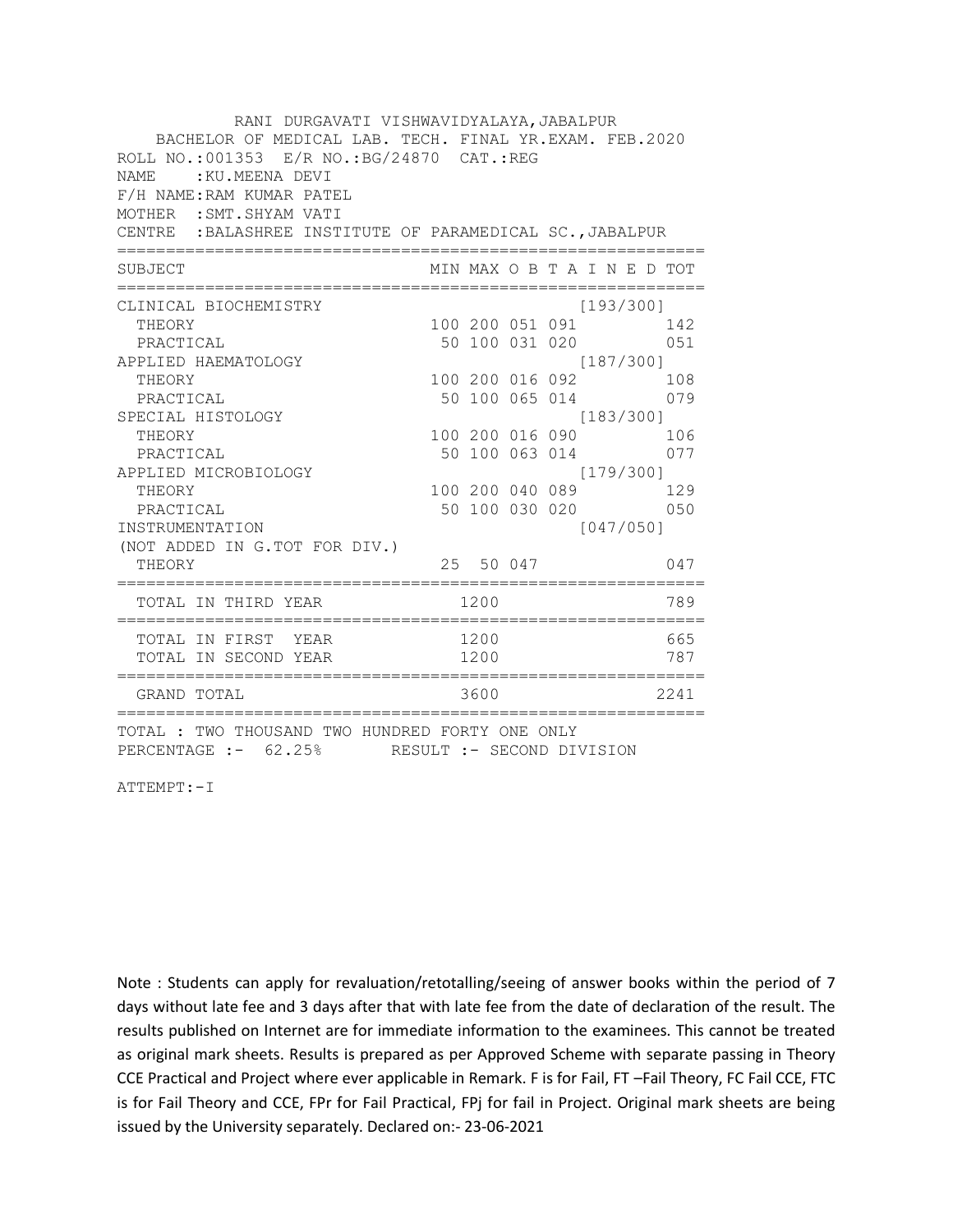| RANI DURGAVATI VISHWAVIDYALAYA, JABALPUR                                                              |                 |                             |           |                                               |
|-------------------------------------------------------------------------------------------------------|-----------------|-----------------------------|-----------|-----------------------------------------------|
| BACHELOR OF MEDICAL LAB. TECH. FINAL YR.EXAM. FEB.2020                                                |                 |                             |           |                                               |
| ROLL NO.: 001354 E/R NO.: BG/24840 CAT.: EX                                                           |                 |                             |           |                                               |
| <b>NAME</b><br>:ASHEESH ADIWASI                                                                       |                 |                             |           |                                               |
| F/H NAME: RAMCHARAN ADIWASI                                                                           |                 |                             |           |                                               |
| MOTHER : SMT. MAMTA ADIWASI                                                                           |                 |                             |           |                                               |
| CENTRE : BALASHREE INSTITUTE OF PARAMEDICAL SC., JABALPUR                                             |                 |                             |           |                                               |
| SUBJECT                                                                                               |                 | MIN MAX O B T A I N E D TOT |           |                                               |
|                                                                                                       |                 | ==========================  |           |                                               |
| CLINICAL BIOCHEMISTRY                                                                                 |                 |                             | [194/300] |                                               |
| THEORY                                                                                                |                 |                             |           | 100 200 047B092B 139B                         |
| PRACTICAL                                                                                             |                 |                             |           | 50 100 033B022B 055B                          |
| APPLIED HAEMATOLOGY                                                                                   |                 | [218/300]                   |           |                                               |
| THEORY                                                                                                |                 |                             |           |                                               |
| PRACTICAL                                                                                             |                 |                             |           | 100 200 055B091B 146B<br>50 100 058B014B 072B |
| SPECIAL HISTOLOGY                                                                                     |                 |                             | [187/300] |                                               |
| THEORY                                                                                                | 100 200 023 092 |                             |           | 115                                           |
| PRACTICAL                                                                                             |                 | 50 100 059 013 072          |           |                                               |
| APPLIED MICROBIOLOGY                                                                                  |                 | [197/300]                   |           |                                               |
| THEORY                                                                                                |                 |                             |           | 100 200 053B091B 144B                         |
| PRACTICAL                                                                                             |                 |                             |           | 50 100 033B020B 053B                          |
| INSTRUMENTATION                                                                                       |                 |                             | [045/050] |                                               |
| (NOT ADDED IN G.TOT FOR DIV.)                                                                         |                 |                             |           |                                               |
| THEORY                                                                                                |                 | 25 50 045B                  |           | 045B                                          |
| TOTAL IN THIRD YEAR                                                                                   | 1200            |                             |           | 841                                           |
| TOTAL IN FIRST YEAR                                                                                   | 1200            |                             |           | 745                                           |
| TOTAL IN SECOND YEAR                                                                                  | 1200            |                             |           | 748                                           |
| GRAND TOTAL                                                                                           | 3600            |                             |           | 2334                                          |
| TOTAL : TWO THOUSAND THREE HUNDRED THIRTY FOUR ONLY<br>PERCENTAGE :- 64.83% RESULT :- SECOND DIVISION |                 |                             |           |                                               |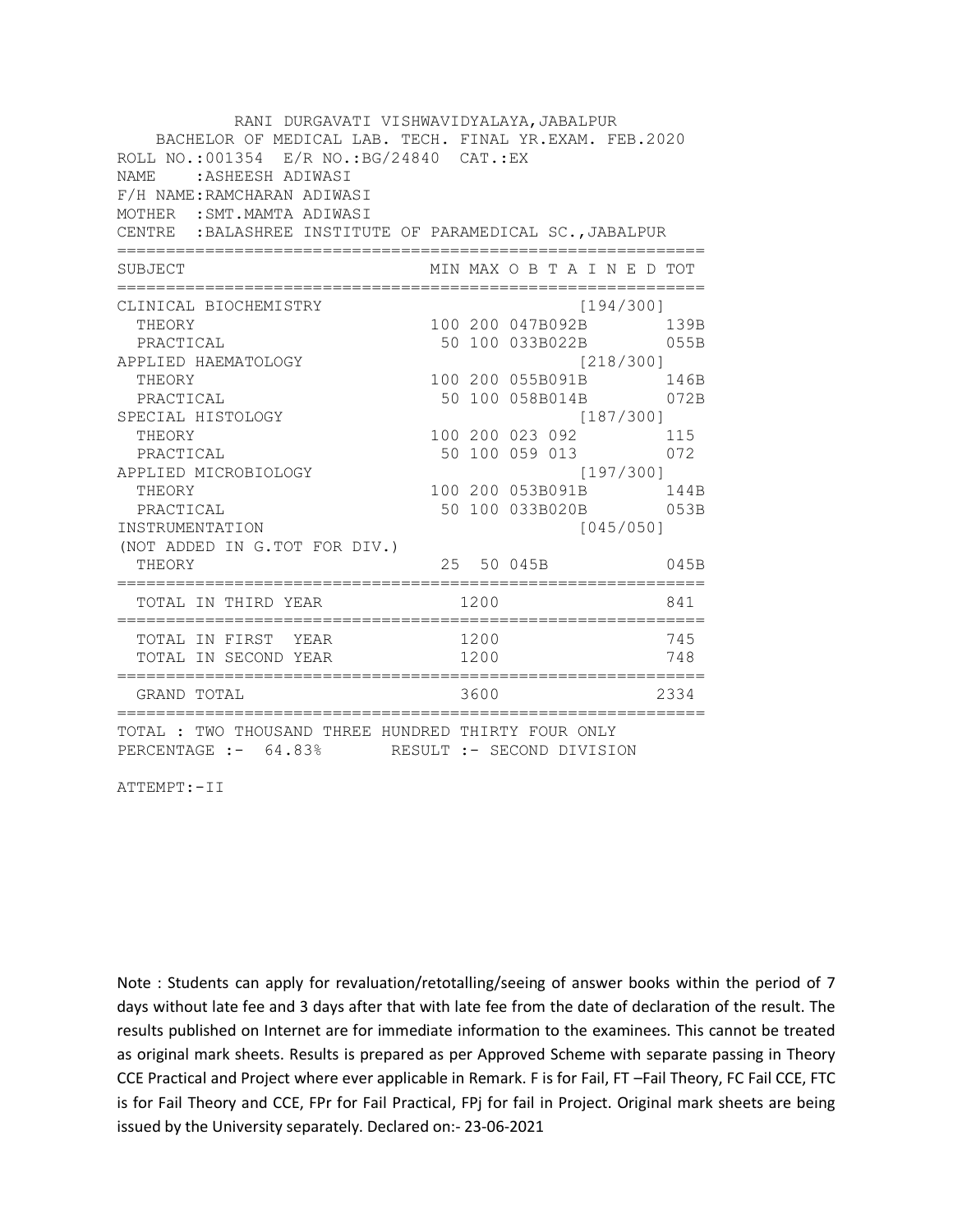| RANI DURGAVATI VISHWAVIDYALAYA, JABALPUR<br>BACHELOR OF MEDICAL LAB. TECH. FINAL YR.EXAM. FEB.2020<br>ROLL NO.: 001361 E/R NO.: BH/2281 CAT.: EX<br>:MANOJ KUMAR SONI<br>NAMF.<br>F/H NAME: ANAND SONI<br>MOTHER : SMT. GAYATRI SONI<br>CENTRE : BIPMS INSTITUTE OF PARAMEDICAL SCIENCES, JABALPUR |                                       |              |                                                                                                                                                                                    |  |           |                                                                  |
|----------------------------------------------------------------------------------------------------------------------------------------------------------------------------------------------------------------------------------------------------------------------------------------------------|---------------------------------------|--------------|------------------------------------------------------------------------------------------------------------------------------------------------------------------------------------|--|-----------|------------------------------------------------------------------|
| SUBJECT                                                                                                                                                                                                                                                                                            | ------------------------------------- |              | MIN MAX O B T A I N E D TOT                                                                                                                                                        |  |           |                                                                  |
| CLINICAL BIOCHEMISTRY<br>THEORY<br>PRACTICAL<br>APPLIED HAEMATOLOGY<br>THEORY<br>PRACTICAL<br>SPECIAL HISTOLOGY<br>THEORY<br>PRACTICAL<br>APPLIED MICROBIOLOGY<br>THEORY<br>PRACTICAL<br>INSTRUMENTATION<br>(NOT ADDED IN G.TOT FOR DIV.)                                                          |                                       |              | 100 200 045B092B<br>50 100 035B025B<br>100 200 022B092B 114B<br>50 100 047B010B 057B<br>100 200 012B091B 103B<br>50 100 041B012B 053B<br>100 200 024 090 114<br>50 100 032 025 057 |  | [197/300] | 137B<br>060B<br>[171/300]<br>[156/300]<br>[171/300]<br>[045/050] |
| THEORY                                                                                                                                                                                                                                                                                             | :================================     |              | 25 50 045B                                                                                                                                                                         |  |           | 045B                                                             |
| TOTAL IN THIRD YEAR                                                                                                                                                                                                                                                                                |                                       | 1200         |                                                                                                                                                                                    |  |           | 740                                                              |
| TOTAL IN FIRST YEAR<br>TOTAL IN SECOND YEAR                                                                                                                                                                                                                                                        |                                       | 1200<br>1200 |                                                                                                                                                                                    |  |           | 642<br>683                                                       |
| GRAND TOTAL                                                                                                                                                                                                                                                                                        |                                       | 3600         |                                                                                                                                                                                    |  |           | 2065                                                             |
| TOTAL : TWO THOUSAND SIXTY FIVE ONLY<br>PERCENTAGE :- 57.36% RESULT :- SECOND DIVISION                                                                                                                                                                                                             |                                       |              |                                                                                                                                                                                    |  |           |                                                                  |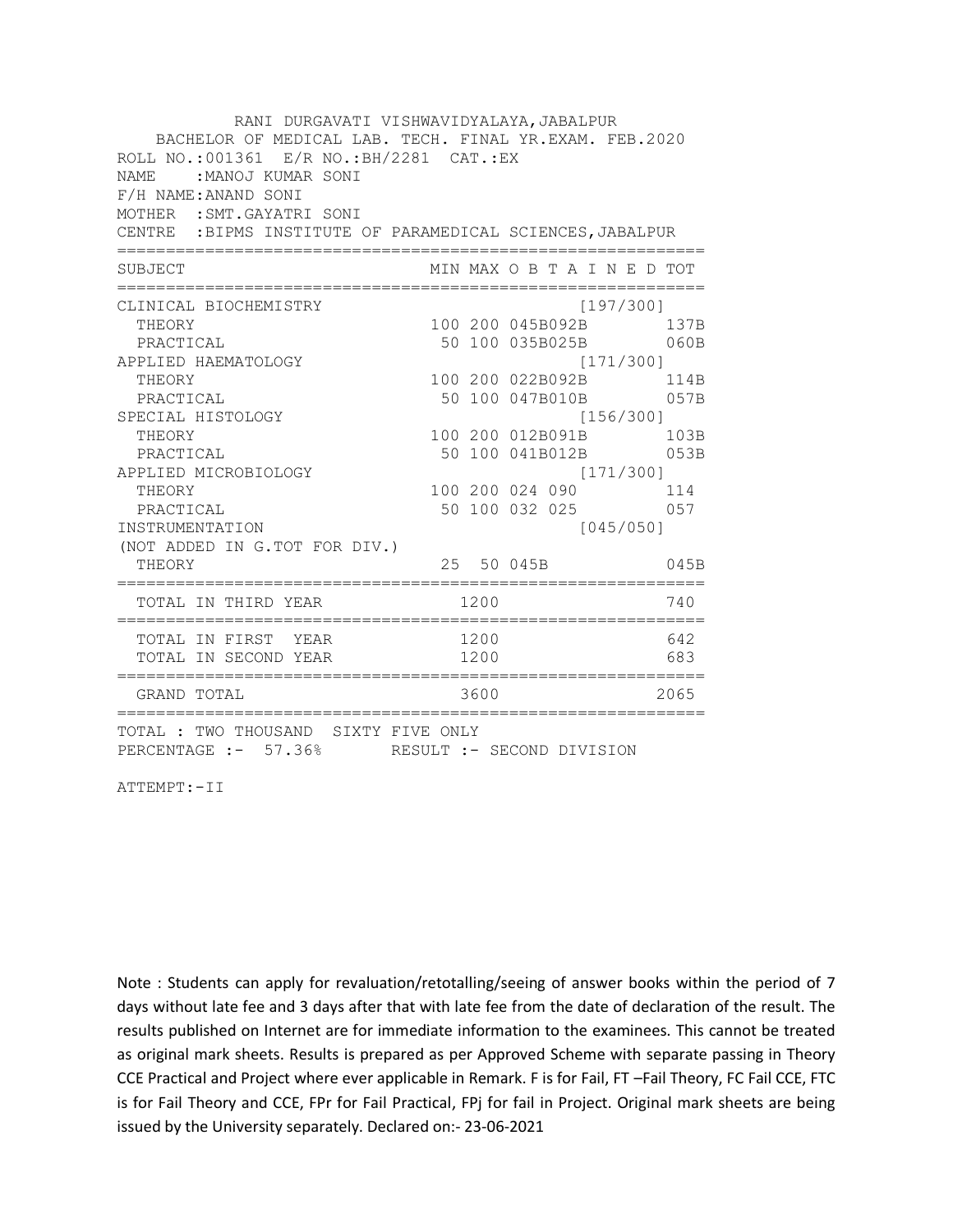| RANI DURGAVATI VISHWAVIDYALAYA, JABALPUR                                                              |                       |                 |  |                             |      |
|-------------------------------------------------------------------------------------------------------|-----------------------|-----------------|--|-----------------------------|------|
| BACHELOR OF MEDICAL LAB. TECH. FINAL YR.EXAM. FEB.2020<br>ROLL NO.:001362 E/R NO.: BG/30096 CAT.: REG |                       |                 |  |                             |      |
| : BAL DATTA SHAH<br>NAME.                                                                             |                       |                 |  |                             |      |
| F/H NAME: RAM KARAN                                                                                   |                       |                 |  |                             |      |
| MOTHER : SMT. MAKHANI DEVI                                                                            |                       |                 |  |                             |      |
| CENTRE : BIPMS INSTITUTE OF PARAMEDICAL SCIENCES, JABALPUR                                            |                       |                 |  |                             |      |
| SUBJECT                                                                                               | --------------------- |                 |  | MIN MAX O B T A I N E D TOT |      |
| CLINICAL BIOCHEMISTRY                                                                                 |                       |                 |  | [197/300]                   |      |
| THEORY                                                                                                |                       |                 |  | 100 200 053 091 144         |      |
| PRACTICAL                                                                                             |                       |                 |  | 50 100 032 021 053          |      |
| APPLIED HAEMATOLOGY                                                                                   |                       |                 |  | [185/300]                   |      |
| THEORY                                                                                                |                       | 100 200 016 092 |  |                             | 108  |
| PRACTICAL                                                                                             |                       |                 |  | 50 100 063 014              | 077  |
| SPECIAL HISTOLOGY                                                                                     |                       |                 |  | [189/300]                   |      |
| THEORY                                                                                                |                       | 100 200 021 092 |  |                             | 113  |
| PRACTICAL                                                                                             |                       |                 |  | 50 100 062 014 076          |      |
| APPLIED MICROBIOLOGY                                                                                  |                       |                 |  | [203/300]                   |      |
| THEORY                                                                                                |                       |                 |  | 100 200 054 093 147         |      |
| PRACTICAL                                                                                             |                       |                 |  | 50 100 033 023 056          |      |
| INSTRUMENTATION                                                                                       |                       |                 |  | [047/050]                   |      |
| (NOT ADDED IN G.TOT FOR DIV.)                                                                         |                       |                 |  |                             |      |
| THEORY                                                                                                |                       | 25 50 047       |  |                             | 047  |
| TOTAL IN THIRD YEAR                                                                                   | 1200                  |                 |  |                             | 821  |
| TOTAL IN FIRST YEAR                                                                                   |                       | 1200            |  |                             | 670  |
| TOTAL IN SECOND YEAR                                                                                  |                       | 1200            |  |                             | 793  |
| GRAND TOTAL                                                                                           |                       | 3600            |  |                             | 2284 |
| TOTAL : TWO THOUSAND TWO HUNDRED EIGHTY FOUR ONLY<br>PERCENTAGE :- 63.44% RESULT :- SECOND DIVISION   |                       |                 |  |                             |      |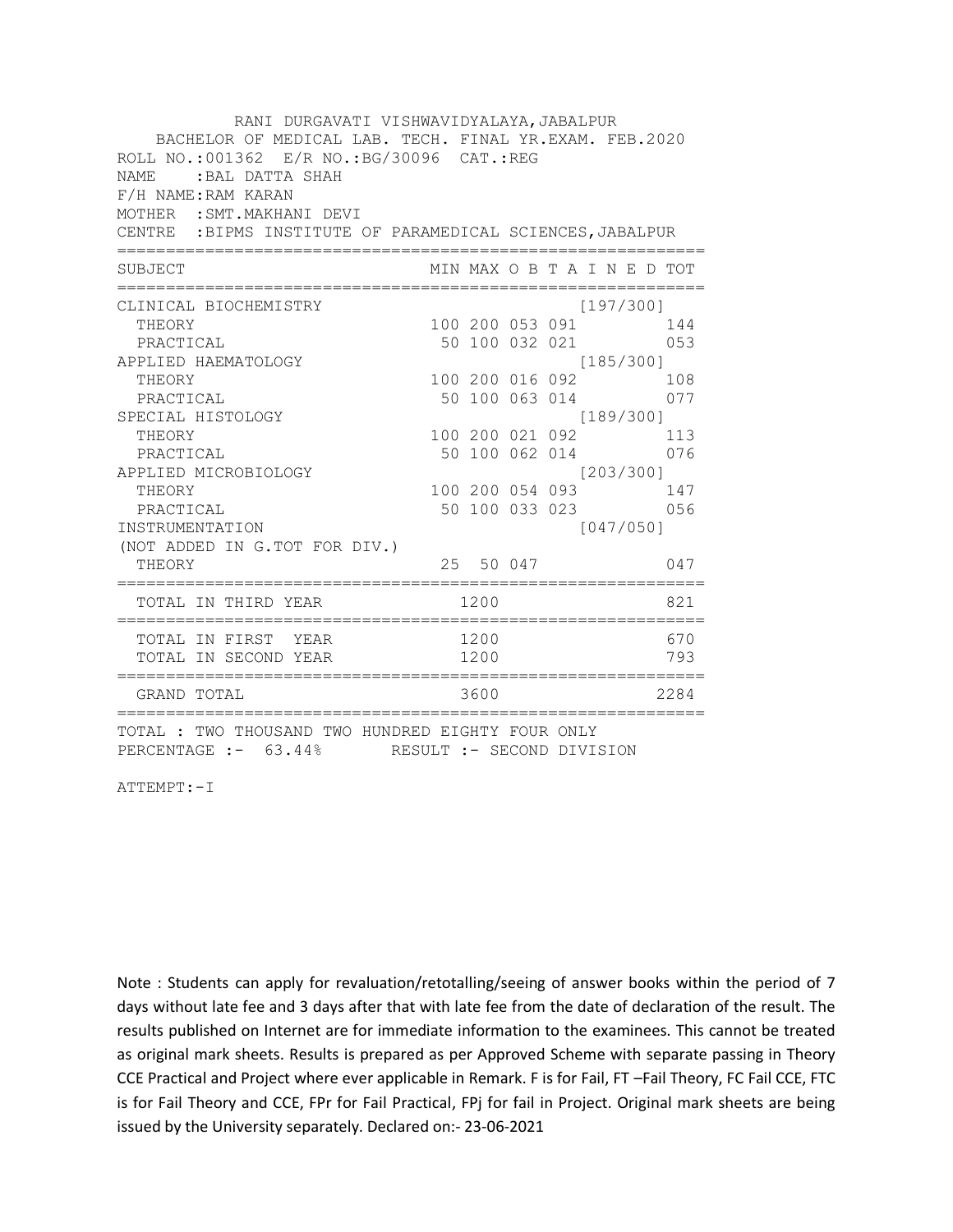| RANI DURGAVATI VISHWAVIDYALAYA, JABALPUR<br>BACHELOR OF MEDICAL LAB. TECH. FINAL YR.EXAM. FEB.2020  |  |                 |  |  |                             |     |      |  |  |  |  |
|-----------------------------------------------------------------------------------------------------|--|-----------------|--|--|-----------------------------|-----|------|--|--|--|--|
| ROLL NO.: 001363 E/R NO.: BH/2302 CAT.: REG                                                         |  |                 |  |  |                             |     |      |  |  |  |  |
| :KU.SUNAINA PATEL<br>NAME                                                                           |  |                 |  |  |                             |     |      |  |  |  |  |
| F/H NAME: SANTOSH KUMAR PATEL                                                                       |  |                 |  |  |                             |     |      |  |  |  |  |
| MOTHER : SMT. SUSHAMA PATEL                                                                         |  |                 |  |  |                             |     |      |  |  |  |  |
| CENTRE :BIPMS INSTITUTE OF PARAMEDICAL SCIENCES, JABALPUR                                           |  |                 |  |  |                             |     |      |  |  |  |  |
| <b>SUBJECT</b>                                                                                      |  |                 |  |  | MIN MAX O B T A I N E D TOT |     |      |  |  |  |  |
| CLINICAL BIOCHEMISTRY                                                                               |  |                 |  |  | [200/300]                   |     |      |  |  |  |  |
| THEORY                                                                                              |  |                 |  |  | 100 200 054 093 147         |     |      |  |  |  |  |
| PRACTICAL                                                                                           |  |                 |  |  | 50 100 031 022 053          |     |      |  |  |  |  |
| APPLIED HAEMATOLOGY                                                                                 |  |                 |  |  | [190/300]                   |     |      |  |  |  |  |
| THEORY                                                                                              |  | 100 200 021 093 |  |  |                             | 114 |      |  |  |  |  |
| PRACTICAL                                                                                           |  |                 |  |  | 50 100 063 013              |     | 076  |  |  |  |  |
| SPECIAL HISTOLOGY                                                                                   |  |                 |  |  | [204/300]                   |     |      |  |  |  |  |
| THEORY                                                                                              |  | 100 200 035 091 |  |  |                             |     | 126  |  |  |  |  |
| PRACTICAL                                                                                           |  | 50 100 063 015  |  |  |                             |     | 078  |  |  |  |  |
| APPLIED MICROBIOLOGY                                                                                |  |                 |  |  | [196/300]                   |     |      |  |  |  |  |
| THEORY                                                                                              |  |                 |  |  | 100 200 041 092 133         |     |      |  |  |  |  |
| PRACTICAL                                                                                           |  |                 |  |  | 50 100 033 030 063          |     |      |  |  |  |  |
| INSTRUMENTATION                                                                                     |  |                 |  |  | [048/050]                   |     |      |  |  |  |  |
| (NOT ADDED IN G.TOT FOR DIV.)                                                                       |  |                 |  |  |                             |     | 048  |  |  |  |  |
| THEORY                                                                                              |  | 25 50 048       |  |  |                             |     |      |  |  |  |  |
| TOTAL IN THIRD YEAR<br>:==============                                                              |  | 1200            |  |  |                             |     | 838  |  |  |  |  |
| TOTAL IN FIRST YEAR                                                                                 |  | 1200            |  |  |                             |     | 735  |  |  |  |  |
| TOTAL IN SECOND YEAR                                                                                |  | 1200            |  |  |                             |     | 749  |  |  |  |  |
| GRAND TOTAL                                                                                         |  | 3600            |  |  |                             |     | 2322 |  |  |  |  |
| TOTAL : TWO THOUSAND THREE HUNDRED TWENTY TWO ONLY<br>PERCENTAGE :- 64.5% RESULT :- SECOND DIVISION |  |                 |  |  |                             |     |      |  |  |  |  |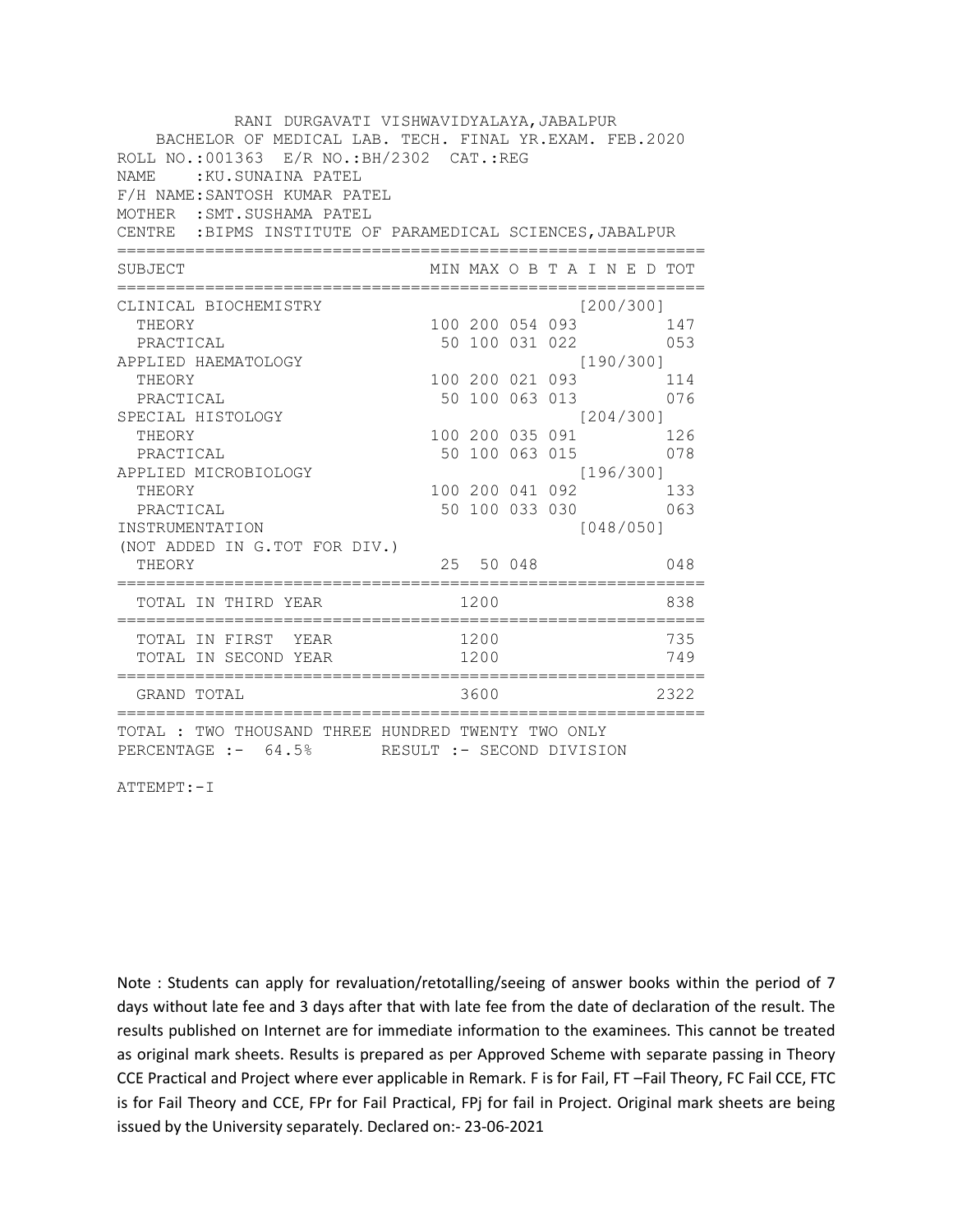| RANI DURGAVATI VISHWAVIDYALAYA, JABALPUR<br>BACHELOR OF MEDICAL LAB. TECH. FINAL YR.EXAM. FEB.2020   |  |                 |  |                  |                |                             |  |  |  |  |  |
|------------------------------------------------------------------------------------------------------|--|-----------------|--|------------------|----------------|-----------------------------|--|--|--|--|--|
| ROLL NO.:001364 E/R NO.: BG/30077 CAT.: REG                                                          |  |                 |  |                  |                |                             |  |  |  |  |  |
| : SHIVBHAN SINGH GOND<br>NAME.                                                                       |  |                 |  |                  |                |                             |  |  |  |  |  |
| F/H NAME: SHIVBADAN SINGH GOND                                                                       |  |                 |  |                  |                |                             |  |  |  |  |  |
| MOTHER : SMT. BALMATI GOND                                                                           |  |                 |  |                  |                |                             |  |  |  |  |  |
| CENTRE : BIPMS INSTITUTE OF PARAMEDICAL SCIENCES, JABALPUR                                           |  |                 |  |                  |                |                             |  |  |  |  |  |
| SUBJECT                                                                                              |  |                 |  | ---------------- |                | MIN MAX O B T A I N E D TOT |  |  |  |  |  |
| CLINICAL BIOCHEMISTRY                                                                                |  |                 |  |                  | [187/300]      |                             |  |  |  |  |  |
| THEORY                                                                                               |  |                 |  |                  |                | 100 200 043 091 134         |  |  |  |  |  |
| PRACTICAL                                                                                            |  |                 |  |                  |                | 50 100 032 021 053          |  |  |  |  |  |
| APPLIED HAEMATOLOGY                                                                                  |  |                 |  |                  | [176/300]      |                             |  |  |  |  |  |
| THEORY                                                                                               |  | 100 200 016 092 |  |                  |                | 108                         |  |  |  |  |  |
| PRACTICAL                                                                                            |  |                 |  |                  | 50 100 055 013 | 068                         |  |  |  |  |  |
| SPECIAL HISTOLOGY                                                                                    |  |                 |  |                  |                | [178/300]                   |  |  |  |  |  |
| THEORY                                                                                               |  | 100 200 017 090 |  |                  |                | 107                         |  |  |  |  |  |
| PRACTICAL                                                                                            |  |                 |  |                  |                | 50 100 057 014 071          |  |  |  |  |  |
| APPLIED MICROBIOLOGY                                                                                 |  |                 |  |                  |                | [180/300]                   |  |  |  |  |  |
| THEORY                                                                                               |  |                 |  |                  |                | 100 200 036 093 129         |  |  |  |  |  |
| PRACTICAL                                                                                            |  |                 |  |                  |                | 50 100 031 020 051          |  |  |  |  |  |
| INSTRUMENTATION                                                                                      |  |                 |  |                  | [047/050]      |                             |  |  |  |  |  |
| (NOT ADDED IN G.TOT FOR DIV.)                                                                        |  |                 |  |                  |                |                             |  |  |  |  |  |
| THEORY                                                                                               |  |                 |  | 25 50 047        |                | 047                         |  |  |  |  |  |
| TOTAL IN THIRD YEAR                                                                                  |  | 1200            |  |                  |                | 768                         |  |  |  |  |  |
| TOTAL IN FIRST YEAR                                                                                  |  | 1200            |  |                  |                | 638                         |  |  |  |  |  |
| TOTAL IN SECOND YEAR                                                                                 |  | 1200            |  |                  |                | 731                         |  |  |  |  |  |
| GRAND TOTAL                                                                                          |  | 3600            |  |                  |                | 2137                        |  |  |  |  |  |
| TOTAL : TWO THOUSAND ONE HUNDRED THIRTY SEVEN ONLY<br>PERCENTAGE :- 59.36% RESULT :- SECOND DIVISION |  |                 |  |                  |                |                             |  |  |  |  |  |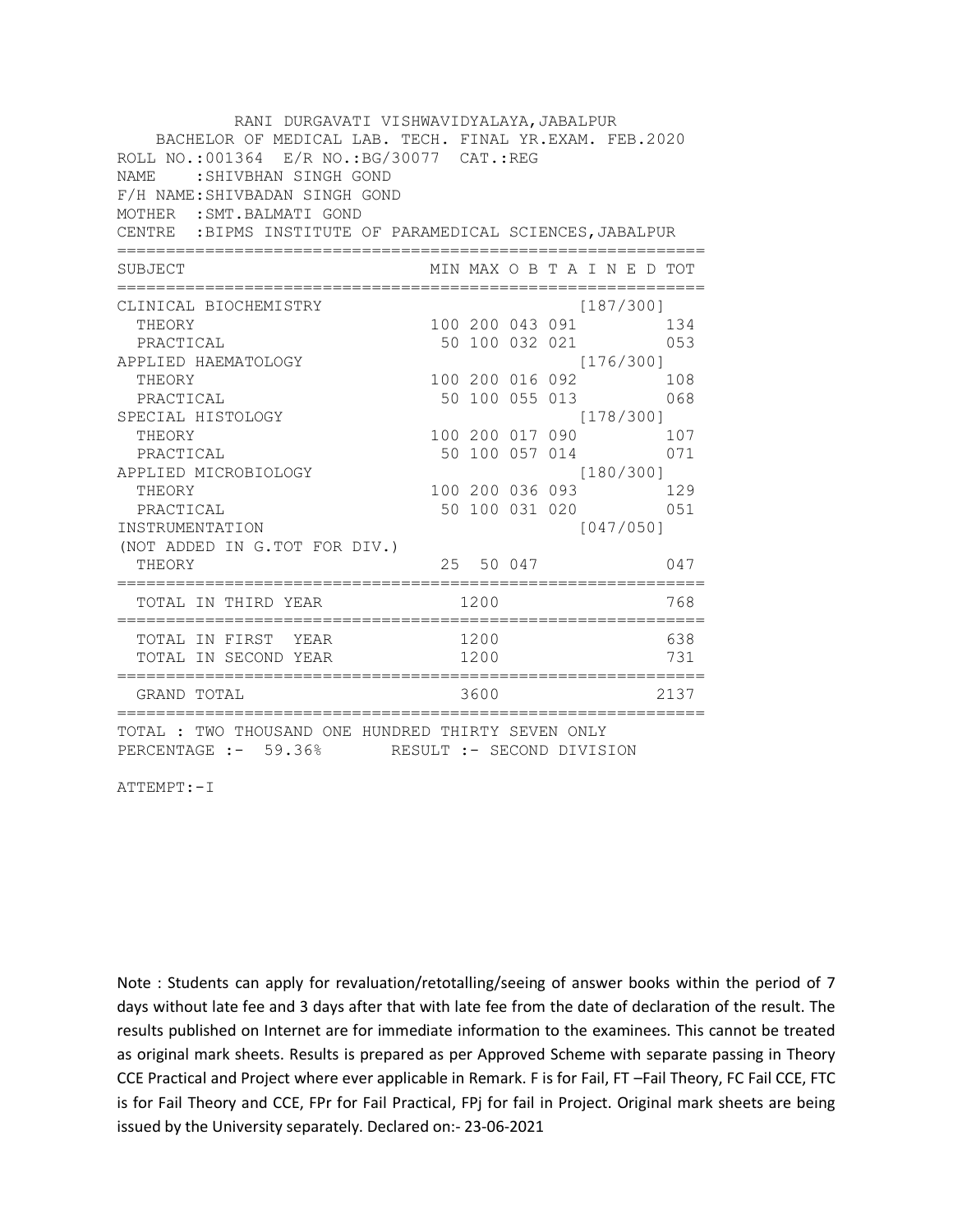| RANI DURGAVATI VISHWAVIDYALAYA, JABALPUR<br>BACHELOR OF MEDICAL LAB. TECH. FINAL YR.EXAM. FEB.2020<br>ROLL NO.:001371 E/R NO.: BH/3176 CAT.: REG<br>NAME.<br>:KU.SARASWATI<br>F/H NAME: CHANDRA KRIPAL<br>MOTHER : SMT. KIRAN BAI<br>CENTRE : SWAYAM PRABHA INST.OF PARAMEDICAL TECH., JABALPUR |                    |           |  |                                  |      |
|-------------------------------------------------------------------------------------------------------------------------------------------------------------------------------------------------------------------------------------------------------------------------------------------------|--------------------|-----------|--|----------------------------------|------|
| SUBJECT                                                                                                                                                                                                                                                                                         |                    |           |  | MIN MAX O B T A I N E D TOT      |      |
| CLINICAL BIOCHEMISTRY                                                                                                                                                                                                                                                                           |                    |           |  | [162/300]                        |      |
| THEORY                                                                                                                                                                                                                                                                                          |                    |           |  | 100 200 014 095 109              |      |
| PRACTICAL                                                                                                                                                                                                                                                                                       |                    |           |  | 50 100 032 021 053               |      |
| APPLIED HAEMATOLOGY                                                                                                                                                                                                                                                                             |                    |           |  | [176/300]                        |      |
| THEORY                                                                                                                                                                                                                                                                                          |                    |           |  | 100 200 021 094 115              |      |
| PRACTICAL                                                                                                                                                                                                                                                                                       |                    |           |  | 50 100 049 012 061               |      |
| SPECIAL HISTOLOGY                                                                                                                                                                                                                                                                               |                    |           |  | [170/300]                        |      |
| THEORY                                                                                                                                                                                                                                                                                          |                    |           |  | 100 200 011 092 103              |      |
| PRACTICAL                                                                                                                                                                                                                                                                                       | 50 100 054 013 067 |           |  |                                  |      |
| APPLIED MICROBIOLOGY<br>THEORY                                                                                                                                                                                                                                                                  |                    |           |  | [173/300]<br>100 200 026 091 117 |      |
| PRACTICAL                                                                                                                                                                                                                                                                                       |                    |           |  | 50 100 036 020 056               |      |
| INSTRUMENTATION                                                                                                                                                                                                                                                                                 |                    |           |  | [044/050]                        |      |
| (NOT ADDED IN G.TOT FOR DIV.)                                                                                                                                                                                                                                                                   |                    |           |  |                                  |      |
| THEORY<br>===============                                                                                                                                                                                                                                                                       |                    | 25 50 044 |  |                                  | 044  |
| TOTAL IN THIRD YEAR                                                                                                                                                                                                                                                                             | 1200               |           |  |                                  | 725  |
|                                                                                                                                                                                                                                                                                                 |                    |           |  |                                  | 726  |
| TOTAL IN FIRST YEAR 1200<br>TOTAL IN SECOND YEAR 1200                                                                                                                                                                                                                                           |                    |           |  |                                  | 713  |
| GRAND TOTAL                                                                                                                                                                                                                                                                                     |                    | 3600      |  |                                  | 2164 |
| TOTAL : TWO THOUSAND ONE HUNDRED SIXTY FOUR ONLY<br>PERCENTAGE :- 60.11% RESULT :- SECOND DIVISION                                                                                                                                                                                              |                    |           |  |                                  |      |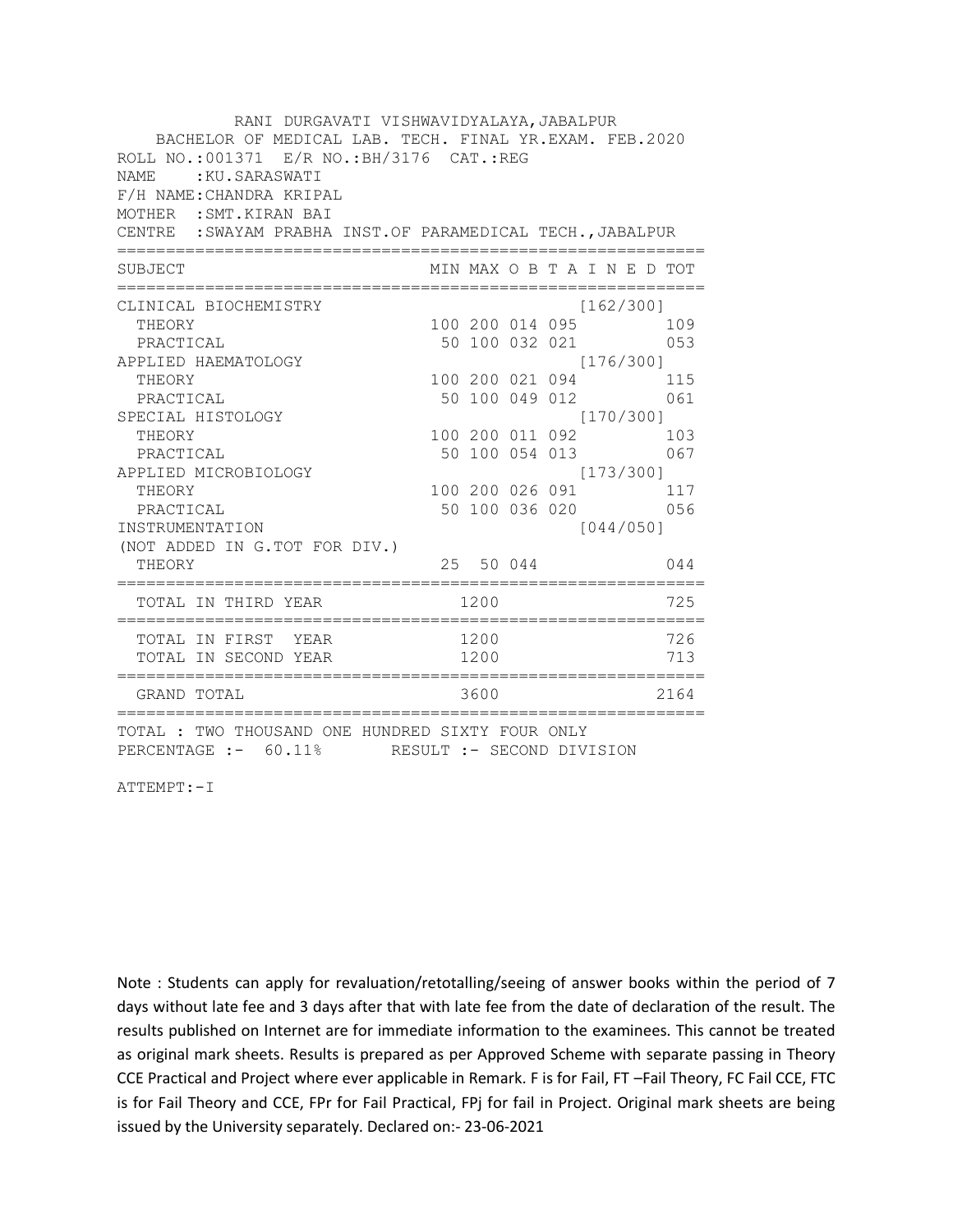| BACHELOR OF MEDICAL LAB. TECH. FINAL YR.EXAM. FEB.2020 |                                             |  |                              |                                                                                                                                                                                                                                                                                                                             |
|--------------------------------------------------------|---------------------------------------------|--|------------------------------|-----------------------------------------------------------------------------------------------------------------------------------------------------------------------------------------------------------------------------------------------------------------------------------------------------------------------------|
|                                                        | ROLL NO.:001372 E/R NO.: BG/32617 CAT.: REG |  |                              |                                                                                                                                                                                                                                                                                                                             |
|                                                        |                                             |  |                              |                                                                                                                                                                                                                                                                                                                             |
|                                                        |                                             |  |                              |                                                                                                                                                                                                                                                                                                                             |
|                                                        |                                             |  |                              |                                                                                                                                                                                                                                                                                                                             |
|                                                        |                                             |  |                              |                                                                                                                                                                                                                                                                                                                             |
|                                                        |                                             |  |                              |                                                                                                                                                                                                                                                                                                                             |
|                                                        |                                             |  |                              |                                                                                                                                                                                                                                                                                                                             |
|                                                        |                                             |  |                              |                                                                                                                                                                                                                                                                                                                             |
|                                                        |                                             |  |                              |                                                                                                                                                                                                                                                                                                                             |
|                                                        |                                             |  |                              |                                                                                                                                                                                                                                                                                                                             |
|                                                        |                                             |  |                              |                                                                                                                                                                                                                                                                                                                             |
|                                                        |                                             |  |                              | 060                                                                                                                                                                                                                                                                                                                         |
|                                                        |                                             |  |                              |                                                                                                                                                                                                                                                                                                                             |
|                                                        |                                             |  |                              |                                                                                                                                                                                                                                                                                                                             |
|                                                        |                                             |  |                              |                                                                                                                                                                                                                                                                                                                             |
|                                                        |                                             |  |                              |                                                                                                                                                                                                                                                                                                                             |
|                                                        |                                             |  |                              |                                                                                                                                                                                                                                                                                                                             |
|                                                        |                                             |  |                              |                                                                                                                                                                                                                                                                                                                             |
|                                                        |                                             |  |                              |                                                                                                                                                                                                                                                                                                                             |
|                                                        |                                             |  |                              | 045                                                                                                                                                                                                                                                                                                                         |
|                                                        |                                             |  |                              | 694                                                                                                                                                                                                                                                                                                                         |
|                                                        |                                             |  |                              | 700                                                                                                                                                                                                                                                                                                                         |
|                                                        |                                             |  |                              | 677                                                                                                                                                                                                                                                                                                                         |
|                                                        |                                             |  |                              | 2071                                                                                                                                                                                                                                                                                                                        |
|                                                        | 1200<br>1200<br>1200<br>3600                |  | 100 200 008 094<br>25 50 045 | CENTRE : SWAYAM PRABHA INST. OF PARAMEDICAL TECH., JABALPUR<br>MIN MAX O B T A I N E D TOT<br>[168/300]<br>100 200 020 095 115<br>50 100 031 022 053<br>[162/300]<br>100 200 007 095 102<br>50 100 048 012<br>[163/300]<br>102<br>50 100 049 012 061<br>[156/300]<br>100 200 014 092 106<br>50 100 030 020 050<br>[045/050] |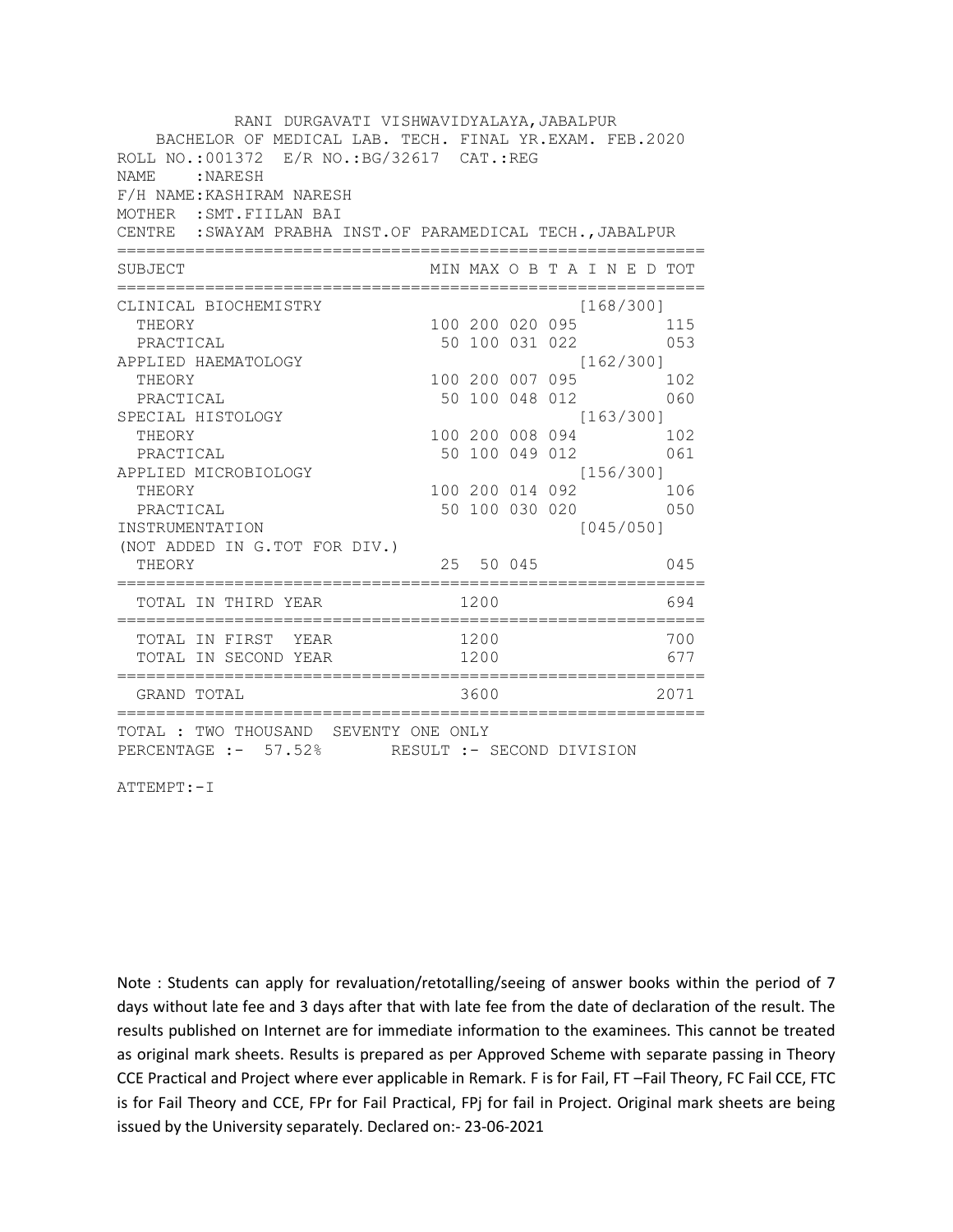| RANI DURGAVATI VISHWAVIDYALAYA, JABALPUR<br>BACHELOR OF MEDICAL LAB. TECH. FINAL YR.EXAM. FEB.2020<br>ROLL NO.: 001373 E/R NO.: BH/3179 CAT.: EX<br>NAME: : KU. MOHNI VISHWAKARMA<br>F/H NAME: BABLU PRASAD<br>MOTHER : SMT. HEERA<br>CENTRE : SWAYAM PRABHA INST.OF PARAMEDICAL TECH., JABALPUR |                                                                                                                                         |           |                                                  |  |                                                                              |
|--------------------------------------------------------------------------------------------------------------------------------------------------------------------------------------------------------------------------------------------------------------------------------------------------|-----------------------------------------------------------------------------------------------------------------------------------------|-----------|--------------------------------------------------|--|------------------------------------------------------------------------------|
| SUBJECT                                                                                                                                                                                                                                                                                          | MIN MAX O B T A I N E D TOT                                                                                                             |           |                                                  |  |                                                                              |
| CLINICAL BIOCHEMISTRY<br>THEORY<br>PRACTICAL<br>APPLIED HAEMATOLOGY<br>THEORY<br>PRACTICAL<br>SPECIAL HISTOLOGY<br>THEORY<br>PRACTICAL<br>APPLIED MICROBIOLOGY<br>THEORY<br>PRACTICAL<br>INSTRUMENTATION<br>(NOT ADDED IN G.TOT FOR DIV.)<br>THEORY                                              | 100 200 026B090B<br>50 100 030B020B<br>100 200 017 094<br>50 100 061 013 074<br>100 200 017 093 110<br>50 100 057 013 070<br>25 50 041B | [180/300] | [166/300]<br>[185/300]<br>[200/300]<br>[041/050] |  | 116B<br>050B<br>111<br>100 200 052B092B 144B<br>50 100 031B025B 056B<br>041B |
| TOTAL IN THIRD YEAR                                                                                                                                                                                                                                                                              | :=======<br>1200                                                                                                                        |           |                                                  |  | 772                                                                          |
| TOTAL IN FIRST YEAR<br>TOTAL IN SECOND YEAR                                                                                                                                                                                                                                                      | 1200<br>1200                                                                                                                            |           |                                                  |  | 709<br>693                                                                   |
| GRAND TOTAL                                                                                                                                                                                                                                                                                      | 3600                                                                                                                                    |           |                                                  |  | 2174                                                                         |
| TOTAL : TWO THOUSAND ONE HUNDRED SEVENTY FOUR ONLY<br>PERCENTAGE :- 60.38% RESULT :- SECOND DIVISION                                                                                                                                                                                             |                                                                                                                                         |           |                                                  |  |                                                                              |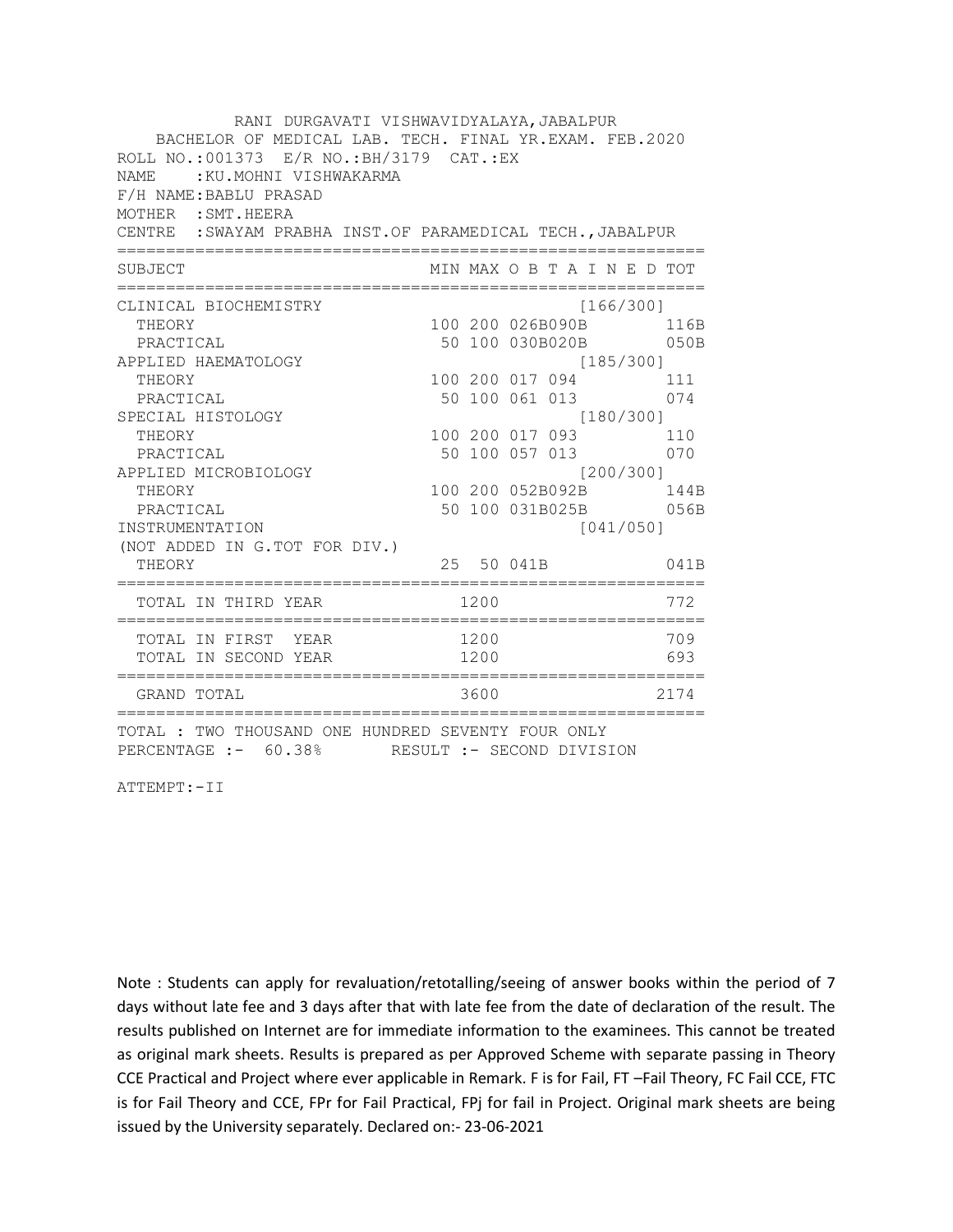| RANI DURGAVATI VISHWAVIDYALAYA, JABALPUR<br>BACHELOR OF MEDICAL LAB. TECH. FINAL YR.EXAM. FEB.2020<br>ROLL NO.: 001374 E/R NO.: BG/32631 CAT.: EX<br>: SHUBHAM CHAOHAN<br>NAMF.<br>F/H NAME: LAKHAN LAL CHAOHAN<br>MOTHER : SMT. RADHA BAI CHAOHAN<br>CENTRE : SWAYAM PRABHA INST. OF PARAMEDICAL TECH., JABALPUR |      |                                           |           |  |           |
|-------------------------------------------------------------------------------------------------------------------------------------------------------------------------------------------------------------------------------------------------------------------------------------------------------------------|------|-------------------------------------------|-----------|--|-----------|
| SUBJECT                                                                                                                                                                                                                                                                                                           |      | MIN MAX O B T A I N E D TOT               |           |  |           |
| CLINICAL BIOCHEMISTRY                                                                                                                                                                                                                                                                                             |      |                                           | [172/300] |  |           |
| THEORY                                                                                                                                                                                                                                                                                                            |      | 100 200 031B089B 120B                     |           |  |           |
| PRACTICAL                                                                                                                                                                                                                                                                                                         |      | 50 100 032B020B 052B                      |           |  |           |
| APPLIED HAEMATOLOGY                                                                                                                                                                                                                                                                                               |      | [160/300]                                 |           |  |           |
| THEORY                                                                                                                                                                                                                                                                                                            |      | 100 200 017B084B 101B                     |           |  |           |
| PRACTICAL                                                                                                                                                                                                                                                                                                         |      | 50 100 046B013B                           |           |  | 059B      |
| SPECIAL HISTOLOGY                                                                                                                                                                                                                                                                                                 |      |                                           |           |  | [175/300] |
| THEORY                                                                                                                                                                                                                                                                                                            |      | 100 200 033B086B 119B                     |           |  |           |
| PRACTICAL                                                                                                                                                                                                                                                                                                         |      | 50 100 043B013B 056B                      |           |  |           |
| APPLIED MICROBIOLOGY                                                                                                                                                                                                                                                                                              |      | [171/300]                                 |           |  |           |
| THEORY                                                                                                                                                                                                                                                                                                            |      |                                           |           |  |           |
| PRACTICAL                                                                                                                                                                                                                                                                                                         |      | 100 200 018 092 110<br>50 100 036 025 061 |           |  |           |
| INSTRUMENTATION                                                                                                                                                                                                                                                                                                   |      |                                           | [035/050] |  |           |
| (NOT ADDED IN G.TOT FOR DIV.)                                                                                                                                                                                                                                                                                     |      |                                           |           |  |           |
| THEORY                                                                                                                                                                                                                                                                                                            |      | 25 50 035B                                |           |  | 035B      |
| TOTAL IN THIRD YEAR                                                                                                                                                                                                                                                                                               | 1200 |                                           |           |  | 713       |
| TOTAL IN FIRST YEAR                                                                                                                                                                                                                                                                                               | 1200 |                                           |           |  | 632       |
| TOTAL IN SECOND YEAR                                                                                                                                                                                                                                                                                              | 1200 |                                           |           |  | 683       |
| GRAND TOTAL                                                                                                                                                                                                                                                                                                       | 3600 |                                           |           |  | 2028      |
| TOTAL : TWO THOUSAND TWENTY EIGHT ONLY<br>PERCENTAGE :- 56.33% RESULT :- SECOND DIVISION                                                                                                                                                                                                                          |      |                                           |           |  |           |